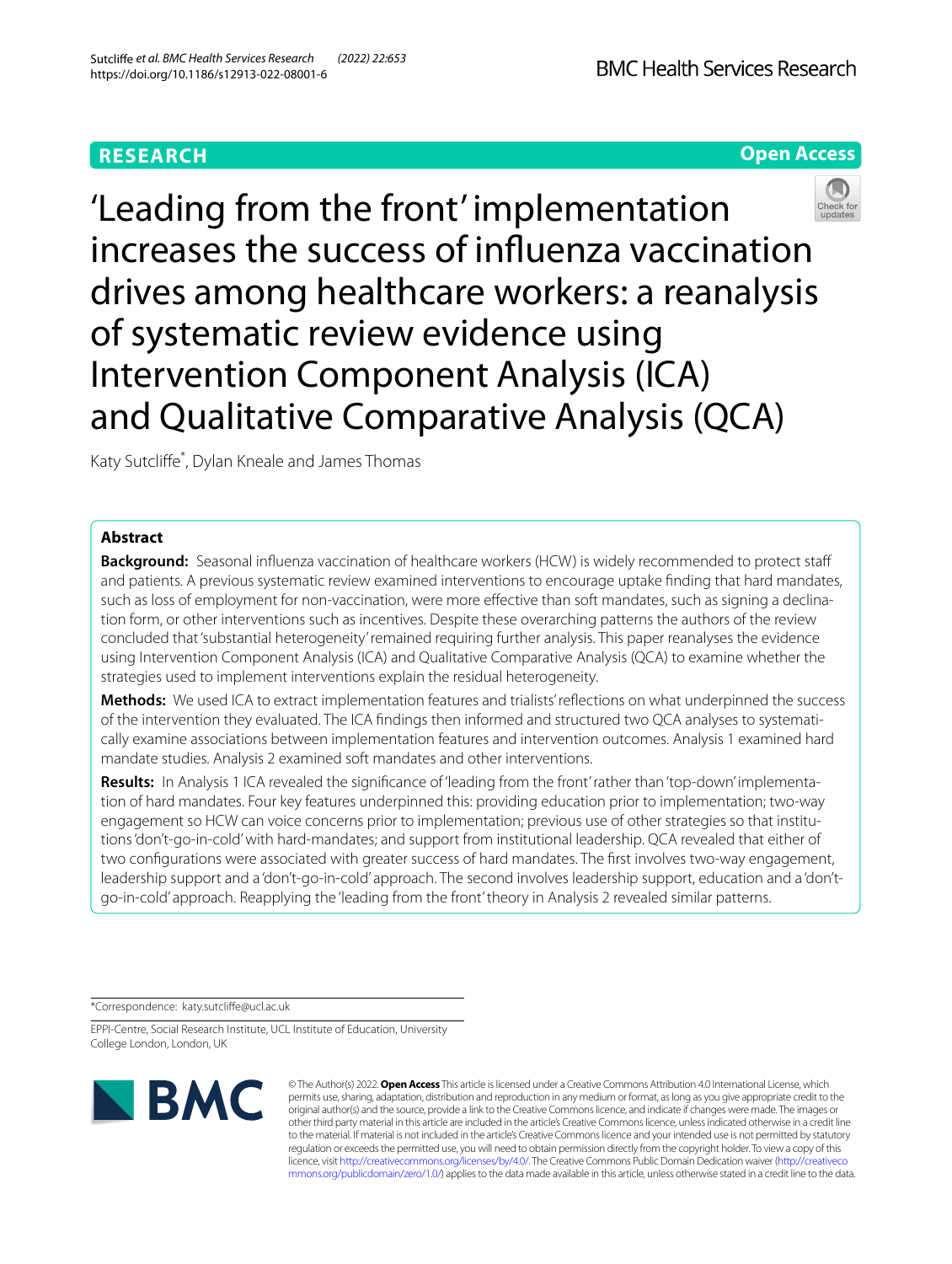**Conclusions:** Regardless of intervention type a 'leading from the front' approach to implementation will likely enhance intervention success. While the results pertain to fu vaccination among HCWs, the components identifed here may be relevant to public health campaigns regarding COVID-19 vaccination.

### **Introduction**

# **Seasonal infuenza and vaccine hesitancy among healthcare workers**

Seasonal infuenza can have dire consequences for individuals, particularly for vulnerable groups such as children, older people and those with pre-existing health problems [\[1](#page-10-0)]. Outbreaks can also place signifcant strain on health services [\[2](#page-10-1)]. Healthcare Workers (HCWs) involved in direct patient care are encouraged to receive an infuenza vaccine [\[3](#page-10-2)]. Whilst evidence shows infuenza vaccine to be safe, efective, and to decrease mortality in patients [\[4](#page-10-3)] a key challenge is poor vaccine uptake. In the 2018–2019 season in England 70% of frontline HCWs were vaccinated, which represents a year-onyear increase, but is short of the national target of 75% [[3\]](#page-10-2). Vaccine hesitancy has been increasing in recent years [[5,](#page-10-4) [6](#page-10-5)] and the COVID-19 pandemic has highlighted the urgency of understanding how to address it [\[7](#page-10-6)], particularly among HCWs to ensure their wellbeing as well as to ensure the delivery of safe, efficient and effective healthcare services [[8\]](#page-10-7).

# **Current understanding about interventions to increase uptake and gaps in the evidence**

A comprehensive systematic review [\[9](#page-10-8)], which was recently updated [\[10](#page-10-9)], found that various interventions to encourage uptake can increase rates of vaccination among HCW. The review examined both voluntary programmes (such as incentives, media campaigns or education programmes) and policies which make vaccination mandatory for HCWs (of which some were defned as 'soft' and others 'hard'). Meta-analysis was used to quantify the efects of the various approaches in the original review. The findings demonstrated that among the intervention strategies examined, 'hard' mandates such as loss of employment for non-vaccination were by far the most efective (RRunvac (risk ratio of being unvaccinated) = 0.18, 95% CI: 0.08–0.45). This was followed by 'soft' mandates involving a requirement to be vaccinated accompanied by measures such as requiring staff to sign a declination form, as well as other voluntary interventions such as increasing access (i.e. making it easier for staff to receive the vaccination) (RRunvac =  $0.64$ ,  $95\%$  CI: 0.45–0.92) and increasing awareness (e.g. through media campaigns) (RRunvac = 0.83, 95% CI: 0.71-0.97). The pooled fndings for incentives did not quite reach statistical significance (RRunvac =  $0.89$ , 95% CI:  $0.77-1.03$ ) and pooled fndings for educational interventions showed no evidence of an efect (RRunvac=0.96, 95% CI:  $0.84 - 1.10$ .

Whilst these fndings about the pooled efects of interventions within broad categories is a useful step in understanding how best to address the issue of vaccination uptake in HCW, vital knowledge about exactly what to implement and how is lacking. The authors identified 'substantial heterogeneity' in the findings  $([9]$  $([9]$  $([9]$  p.66) and acknowledged that this may be due to a number of factors including: the HCW populations studied; the clinical setting; the country; the specifc components of each intervention and the way these were implemented in each study. For example, the exact nature of 'hard-mandates' varied considerably; some required mask use for unvaccinated HCW whilst others prohibited patient contact and yet others resulted in termination of employment.

Uptake of systematic review fndings is often hindered by a lack of information about the specifc features and implementation methods of successful strategies [[11,](#page-10-10) [12](#page-11-0)]. In addition, uptake of this review's fndings may be hindered by ethical concerns about the use of hard mandates suggesting that a more holistic understanding of such strategies is warranted [[13\]](#page-11-1).

The high-level findings of the Lytras et al. review about the success of hard-mandates suggest the validity of a 'sticks are better than carrots' intervention theory. However, since not all hard-mandate (or soft-mandate) interventions achieved similar rates of success we needed to look beyond the overt intervention theory and to focus on 'on-the-ground' implementation and context.

The overarching aim of this research was to support hospitals to implement effective vaccination uptake strategies by identifying the critical features and implementation methods of successful strategies. In addition, by exploring how vaccination uptake strategies work, we hoped to provide some insights that might assist with global drives to vaccinate against COVID-19.

# **Materials and methods**

The aim of this project was to reanalyse the trials using an alternative analytical technique – qualitative comparative analysis (QCA)  $[14-16]$  $[14-16]$  $[14-16]$ . QCA – originally developed by Charles C. Ragin in the feld of political science [[17](#page-11-4)] – has recently been employed in systematic reviews [[18,](#page-11-5) [19](#page-11-6)]. When employed in systematic reviews the technique seeks to uncover the key combination of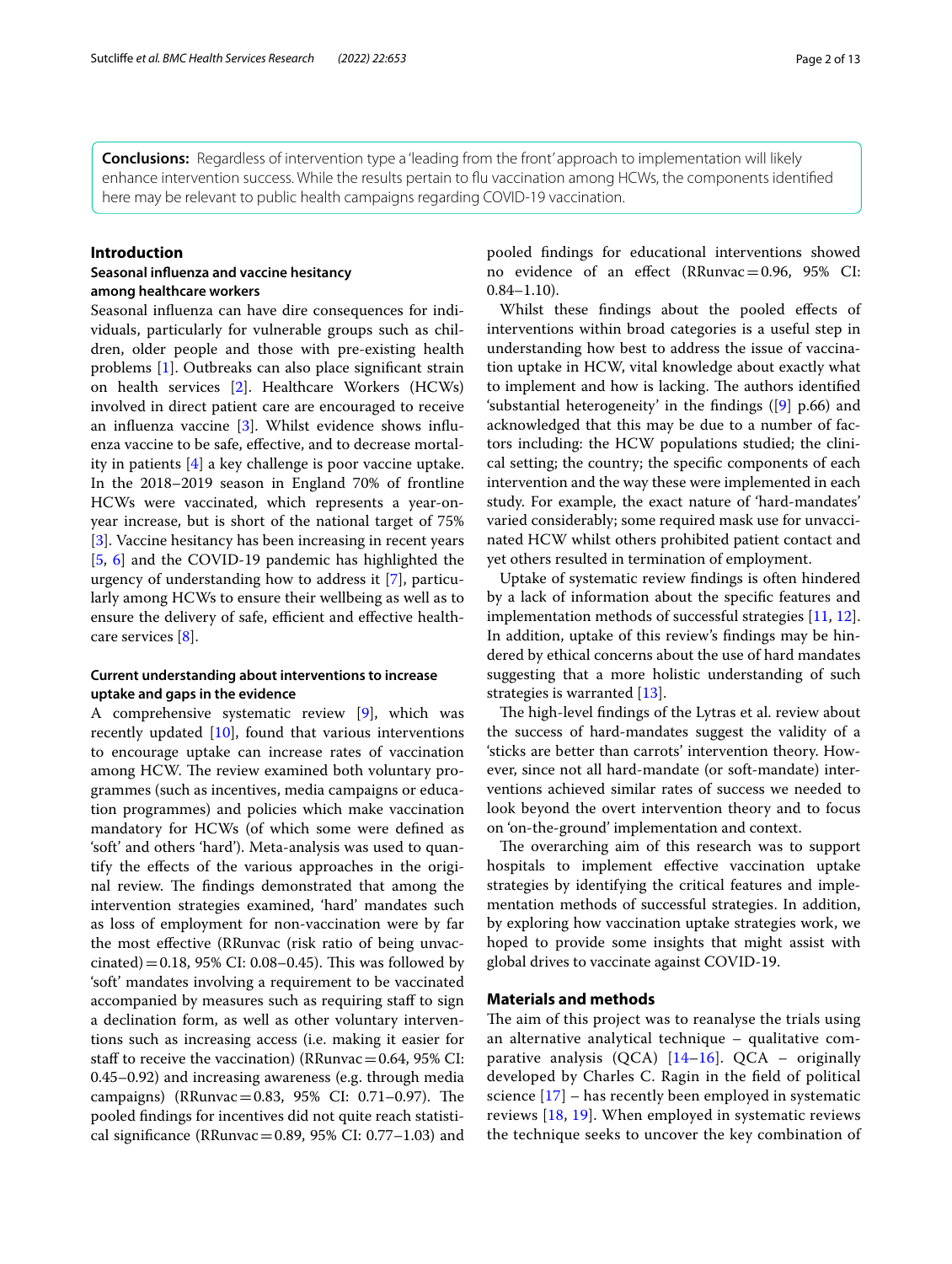intervention and contextual characteristics associated with a given outcome; underlying causal mechanisms are inferred from the observation of a combination of characteristics and outcome. QCA is a 'case' rather than a 'variable' oriented approach. A 'case' in QCA terms essentially refers to the unit of study. In systematic reviews this is usually an intervention, both its features and the context in which it was implemented. The 'case' oriented approach requires a deep and holistic understanding of each case. Another key feature of QCA is that it uses set theory to identify the necessary and sufficient conditions for a particular outcome; for example, this analysis is based on a comparison of the characteristics of a set (i.e. a group) of efective cases as distinguished from sets of inefective cases. Here, QCA seeks to identify the degree of overlap between these outcome sets and sets of cases with similar intervention or implementation characteristics. This approach enables an analysis that, unlike meta-analysis, can operate with relatively small numbers of studies and a relatively large number of variables (which are referred to as 'conditions' in QCA). QCA is also particularly suitable for analysing intervention complexity in systematic reviews because it allows for equifnality; that is, it assumes that diferent combinations of intervention characteristics may lead to the same outcome. Lastly, whilst some QCA designs employ inductive reasoning or integrate elements of deduction [[20\]](#page-11-7), many QCA applications in evidence synthesis adopt an abductive approach which is suited to examining complex causality [[21](#page-11-8)]. Unlike the deductive approach of meta-analysis in which a hypothesis is posed and then tested, the abductive approach involves starting with an observed outcome (in this case rates of vaccination uptake) and working backwards to identify the simplest and most likely explanation for the observed outcome. Because the abductive approach yields a plausible explanation but is not able to conclusively verify it, it is far less secure than a deductive approach. As such a key requirement is that the analysis is underpinned by theory. Implicitly, the application of QCA in systematic reviews difers from that of many other social and political science applications. In the case of systematic reviews, the dataset used as the basis of QCA is one constructed by the reviewers based on the observations and reports of the processes that occurred during the implementation of an intervention. However, given that the adequacy of the reporting of the implementation of interventions is a widespread concern across the literature [\[12](#page-11-0), [22](#page-11-9)], this can make the treatment of missing data challenging, particularly as triallists almost exclusively report on processes that did occur as opposed to confrming the processes and components that did not occur. Applications of QCA in systematic reviews have assumed that where an intervention process or component is unreported, that it was indeed absent from the intervention [[18](#page-11-5), [23](#page-11-10)]. However, to gain a fuller understanding of the processes that did occur within an intervention, we draw on Intervention Component Analysis (ICA).

ICA is a methodological approach which seeks to 'bridge the gap' between evidence of intervention efectiveness and practical implementation of interventions [[24\]](#page-11-11). More specifcally, ICA seeks to generate an 'experienced-based' understanding of intervention mechanisms by tapping into trialists' informal refections about how the interventions they evaluated worked 'on the ground'. ICA uses qualitative data analysis techniques and draws on informal evidence – often reported in the Discussion section of published trial reports – about what trialists' felt led to the success of an intervention or what inhibited its success. Although there are potential limitations to drawing on informal data of this kind, ICA ofers a systematic process through which experience-based theoretical explanations of intervention mechanisms can be developed. These explanations can then be tested using more formal analytical techniques such as QCA. In addition, given that (too) many outcome evaluations fail to be accompanied by a process evaluation, which could provide richer data on intervention mechanisms and fdelity to intervention protocols, ICA provides an alternative framework for incorporating additional data on intervention processes and components. ICA and QCA were paired in a previous project to successfully identify critical intervention mechanisms [[25\]](#page-11-12).

The research involved a reanalysis of the trials included in the Lytras et al. 2016 review [[9](#page-10-8)] and from the Lorenc et al. 2018 update [\[10](#page-10-9)]. Ethical approval was not obtained since the analysis involved only published data already in the public domain. There are no reporting guidelines for reanalyses of systematic reviews, although guidance for QCA studies is being developed [\[26](#page-11-13)] and we have sought to provide a detailed and transparent account of the work such that it could be replicated.

Based on the Lorenc et al. work [\[27](#page-11-14)] and an assumption that diferent interventions would be underpinned by different programme theory, our initial hypothesis was that the mechanisms diferentiating the more successful from the less successful hard-mandate interventions would differ from the mechanisms diferentiating the more successful of the soft-mandate and other interventions from those that were less successful. Thus, we conducted two separate analyses. Analysis 1 explored which intervention and implementation features were associated with greater efectiveness among the hard-mandate interventions, and Analysis 2 explored which features were associated with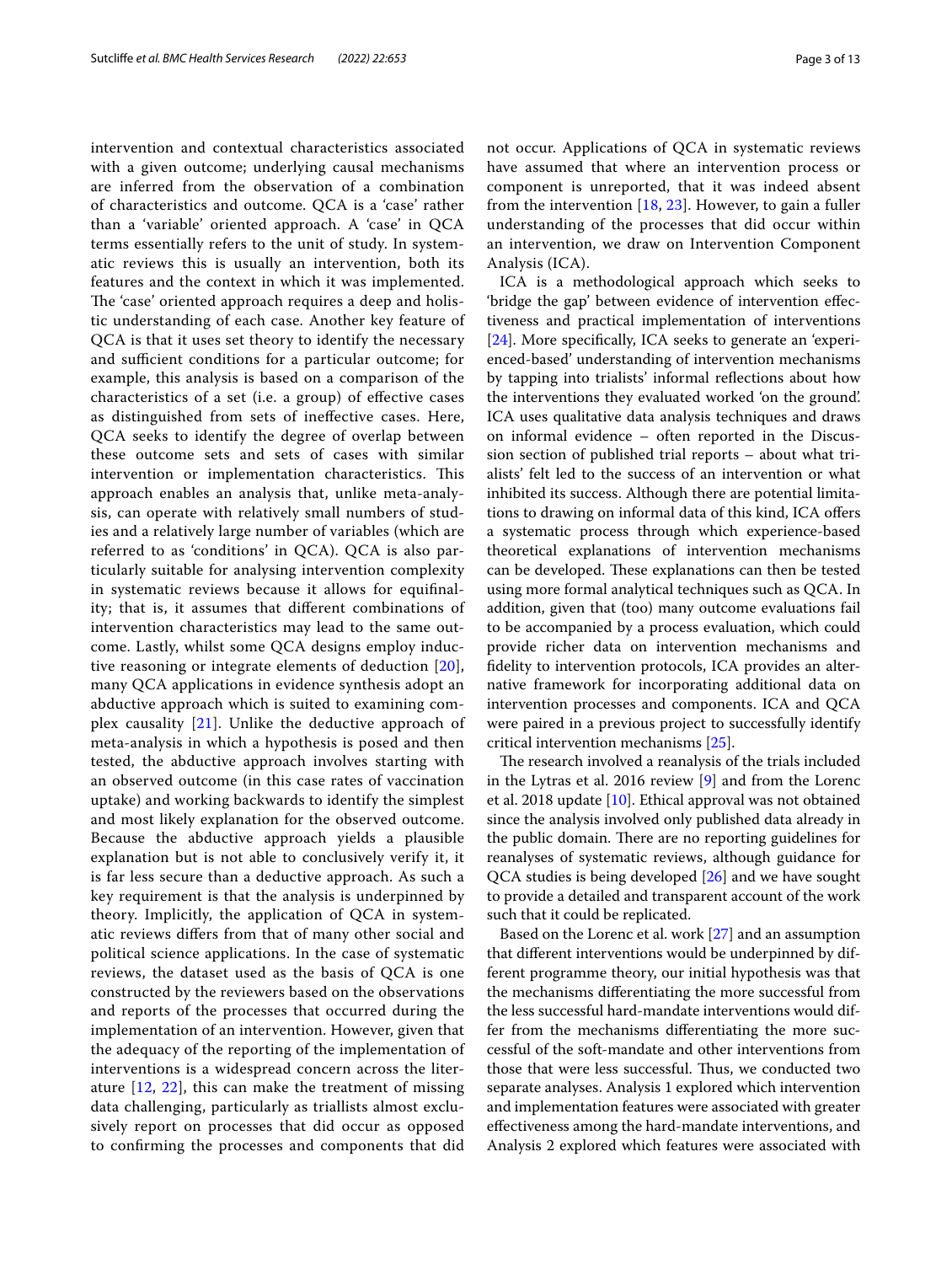greater efectiveness among the soft-mandate and other voluntary interventions. We completed all of the QCA stages for Analysis 1 before repeating the process for Analysis 2.

# **QCA stage 0: selection of cases and determining outcome sets**

For Analysis 1 we selected all eight of the hard mandate cases [[28–](#page-11-15)[34\]](#page-11-16) included in the original review [[9\]](#page-10-8) (note: two hard mandate cases were evaluated in the Ksienski 2014 study), and the three additional hard mandate cases  $[35-37]$  $[35-37]$  $[35-37]$  identified in the update  $[10]$  $[10]$ . For Analysis 2 there was a much greater number of non-hard mandate cases (45 cases from the review and 12 from the update) so we were able to purposively select the cases with maximum variation in outcomes, i.e. the 10 most efective non-hard mandate cases [\[38](#page-11-19)[–45\]](#page-11-20) and the 10 least efective ones [[46–](#page-11-21)[52](#page-12-0)]. (Note: A total of six papers reported the 10 least efective soft mandate / other cases; two cases were reported in each of the following three papers Dey et al. 2001, Doratotaj et al. 2008 and Zimmerman et al. 2009.) By excluding the moderately efective nonhard mandate cases we fltered out 'noise' which might obscure diferences between the most efective and least efective. Efectiveness was determined as per the original Lytras review in terms of the Relative Risk of remaining unvaccinated after the intervention (RRunvac); values of RRunvac<1 suggest that the intervention is efective in reducing the number of unvaccinated HCWs. For Analysis 2 we used crisp outcome sets, in which cases are full members of a set of 'most efective' cases or full members of a set of 'least efective cases'. We ranked the cases according to their RRunvac value; the 10 in the most efective set had values ranging from 0.06 to 0.59, the 10 in the least efective set had values ranging from 0.95 to 0.99. Since we included the full range of outcomes for Analysis 1 (i.e. we did not exclude moderately efective cases as we did for Analysis 2) we created fuzzy outcome sets, where studies could be partial members of sets. A highly successful outcome set (coded as 1) comprised of four cases with RRunvac values between 0.01 and 0.14. A moderately successful outcome set (coded as 0.66) comprised of four cases with RRunvac values between 0.15 and 0.29. A least successful outcome set (coded as 0.33) comprised of two cases with RRunvac values between  $0.30$  and the least effective in the set  $(0.57)$ . The terminology 'successful' for analysis 1 is in relation to other cases included in the model – all studies in Analysis 1 could be considered efective based on their efect sizes and confdence intervals although some were much more impactful than others.

# **QCA stage 1: Identifcation of conditions using ICA and building the data table**

Once we had selected our cases and determined our outcome sets we read and re-read the papers reporting the 11 hard-mandate cases to generate a deep knowledge for Analysis 1. After the familiarisation exercise two authors (KS and DK) independently extracted information about the nature of the hard-mandate interventions to create a data table with cases represented in rows and conditions represented in columns (see supporting information – Additional File [1\)](#page-10-11). Initial work focused on the intervention descriptions as provided by the authors – for example we captured data on the nature of hard mandates such as whether it resulted in loss of employment or not, whether there were stigmatising markers of nonidentifcation and whether any 'declination' procedures were particularly onerous or not. However, limiting our data collection to the intervention descriptions alone proved unfruitful for identifying features that distinguished between the most and least successful interventions. Thus, we decided to focus on implementation and to employ ICA to extract information from the Discussion section. Specifcally, we used inductive qualitative analysis techniques to code authors' perceptions about the factors that acted as facilitators of or barriers to success. ICA revealed four implementation features that were commonly described by authors as underpinning the success of hard mandate interventions: Education (reported in 5 cases) for example providing information sessions prior to mandate implementation; two-way engagement (reported in 2 cases) i.e. opportunities for HCW to raise concerns; 'don't go in cold' (reported in 5 cases) i.e. efforts in previous years to encourage vaccination uptake; and leadership support (reported in 6 cases)

<span id="page-3-0"></span>**Table 1** Example author statements about factors perceived as vital to successful hard-mandate implementation

**Don't go in cold:** *"Sequential expansion of the program over several years was a key element to the success."* (Frenzel et al. 2016) [\[36](#page-11-24)]

**Leadership support:** *"Without a strong endorsement from the CEO, president, and governing board, it is unlikely that the program would have been successful."* (Rakita et al. 2010) [[32\]](#page-11-25)

**Education:** "*Key factors that supported the success of the program included consistent communication emphasizing patient safety and quality of care.*" (Babcock et al. 2010) [\[29](#page-11-22)]

**Two-way engagement:** *"Continued stakeholder engagement is required to ensure that the decision-making process is collaborative and the Policy is not viewed as punitive."* (Ksienski 2014) [\[30](#page-11-23)]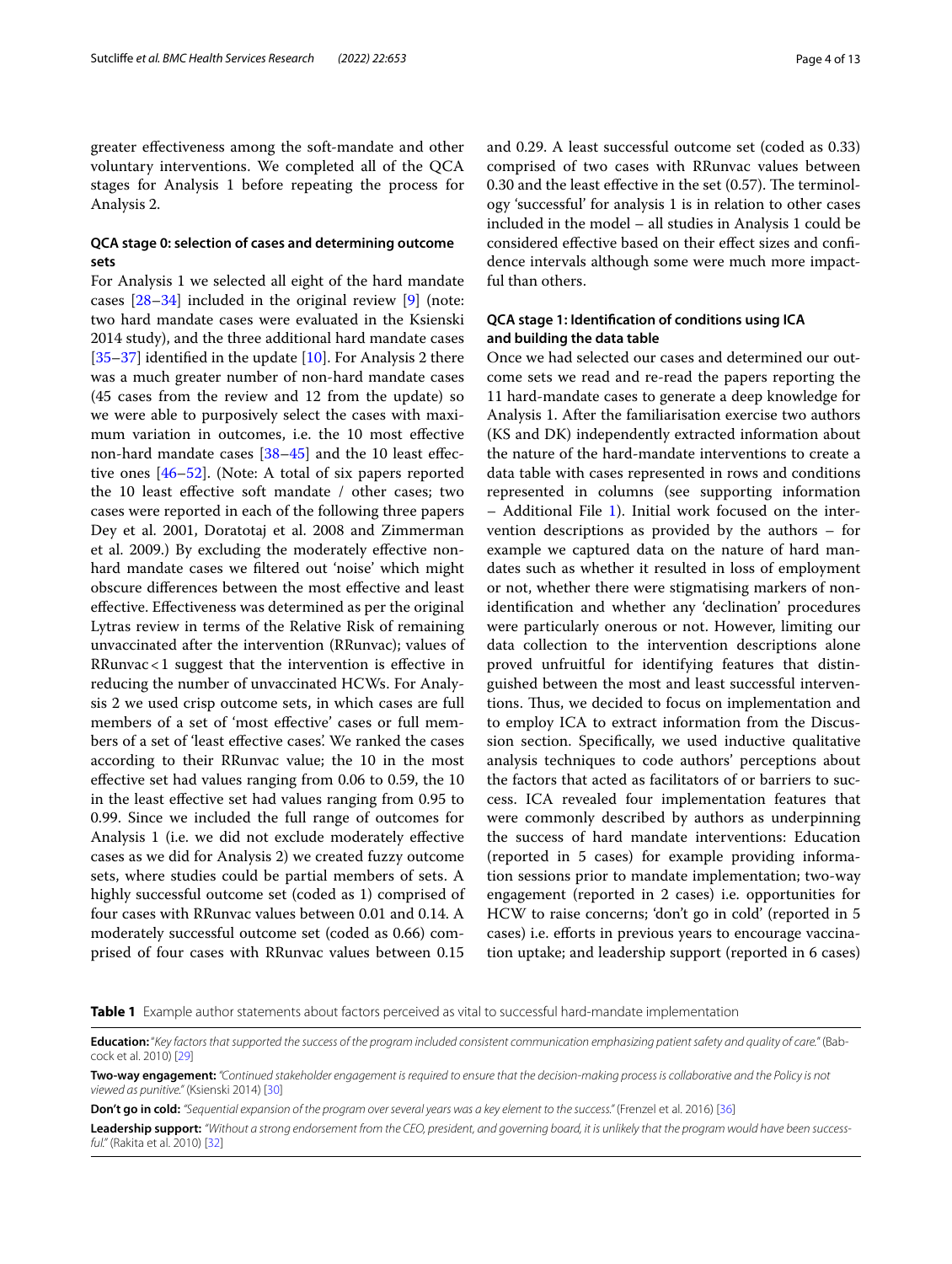i.e. involvement and endorsement from senior leaders in the institution. Table [1,](#page-3-0) below provides example statements from authors regarding the importance of these implementation features [\[53](#page-12-1)]. We then coded each case to denote the presence and absence of conditions, a condition reported as present was coded as '1' and where a condition was not reported it was assumed to be absent and coded as '0'. Before proceeding to the next stages of QCA analysis the quality of the data was evaluated, including checks for 'collinearity' of conditions (i.e. when two or more conditions consistently co-occur) and rarity of conditions.

We returned to the theoretical literature to see if existing theories refecting our emergent fndings could help to consolidate our thinking. This process identified the theoretical concept of 'leading from the front' as opposed to a 'top-down' or 'authoritarian' approach to leadership with the key underpinning principle being that organisations should aim to 'bring people with you'. The concept draws on literature on transformational leadership which emphasises communication, listening, modelling and leadership commitment [[54\]](#page-12-2).

The same steps were taken for Analysis 2; however as we had assumed a diferent mechanism would underpin the non-hard mandate studies we did not initially extract the same conditions as identifed in the ICA for Analysis 1. Initial work for Analysis 2 was based on a 'dark logic' approach [\[55\]](#page-12-3). Since the non-hard mandate interventions were found to be broadly less efective than hardmandate interventions we considered whether we might identify harmful or inefective mechanisms that undermined the approach. However, this analytical plan proved unfruitful. So we decided to see if the same conditions and the 'leading from the front' theory might also explain the variation in outcomes among the soft-mandate and other interventions.

A concern when conducting QCA is that an imbalance in the ratio of cases to conditions may lead to issues of limited diversity where we do not observe many potential confgurations of conditions, and we risk creating an individual description for each case, rather than an explanation based on regularity in patterns. The selection of four conditions for the initial model of hard mandates which contained eleven cases, was based on theoretical assumptions of the key implementation processes as well as guidance of the ideal ratio of cases:conditions. The ratio for the hard mandate model is consistent with common practice and earlier guidance that indicated that between four and seven conditions for an 'intermediate N' analysis of between 10 and 40 cases could provide a balance of cases:conditions [\[53\]](#page-12-1). Later empirical analyses indicate that our chosen ratio of cases:conditions in the crisp-set hard mandate models is borderline acceptable [\[56](#page-12-4)], although we acknowledge that the question on the ideal balance of cases:conditions remains a matter of debate, and is discussed later in the paper.

#### **QCA stage 2: constructing Truth Tables**

In QCA stage 2 a Truth table, the key analytic device of QCA, is created. The Truth Table moves the focus from individual cases to groups of cases sharing the same outcomes 'outcome sets' (as described above) and from individual conditions to sets of studies with particular combinations or "confgurations" of conditions that lead to a particular outcome. The Truth Tables for analyses 1 (Table [2\)](#page-4-0) and 2 (Table [4\)](#page-6-0) are presented below.

#### **QCA stage 3: checking the quality of the Truth Tables**

The first check of each Truth Table involved assessing the degree to which a consistent pattern of association between the confgurations and the outcome sets is evident. For example, if all cases involving all four conditions in the theory (education, two-way engagement, a 'don't go in cold' approach and leadership support) are also all cases that are fully part of the successful outcome set and none are cases in the unsuccessful outcome set, that would show a perfect consistency score, indicated with a '1', for that row of

<span id="page-4-0"></span>**Table 2** Truth Table for hard mandate QCA ( $n = 11$  cases)

**Conditions Outcome Number of Studies Consist-ency PRI cases Two-way engage-ment Strong Leadership Support Edu-cation compo-nent Don't go in cold** 1 1 1 1 1 1 3 1 1 1 1 Babcock, Rakita, smith 1 1 1 1 1 1 1 1 Stuart 0 1 1 1 1 2 0.855 0.795 Drees, Frenzel 0 0 0 0 0 0 4 0.45 0.137 Awali, Ksienski A (Hospital), Ksienski B (ResiCare), Leibu 0 1 0 1 0 1 0.33 0.00 Podscervinsci

*PRI* Proportional Reduction in Inconsistency – a measure of how well a confguration distinguishes between the outcome and its negation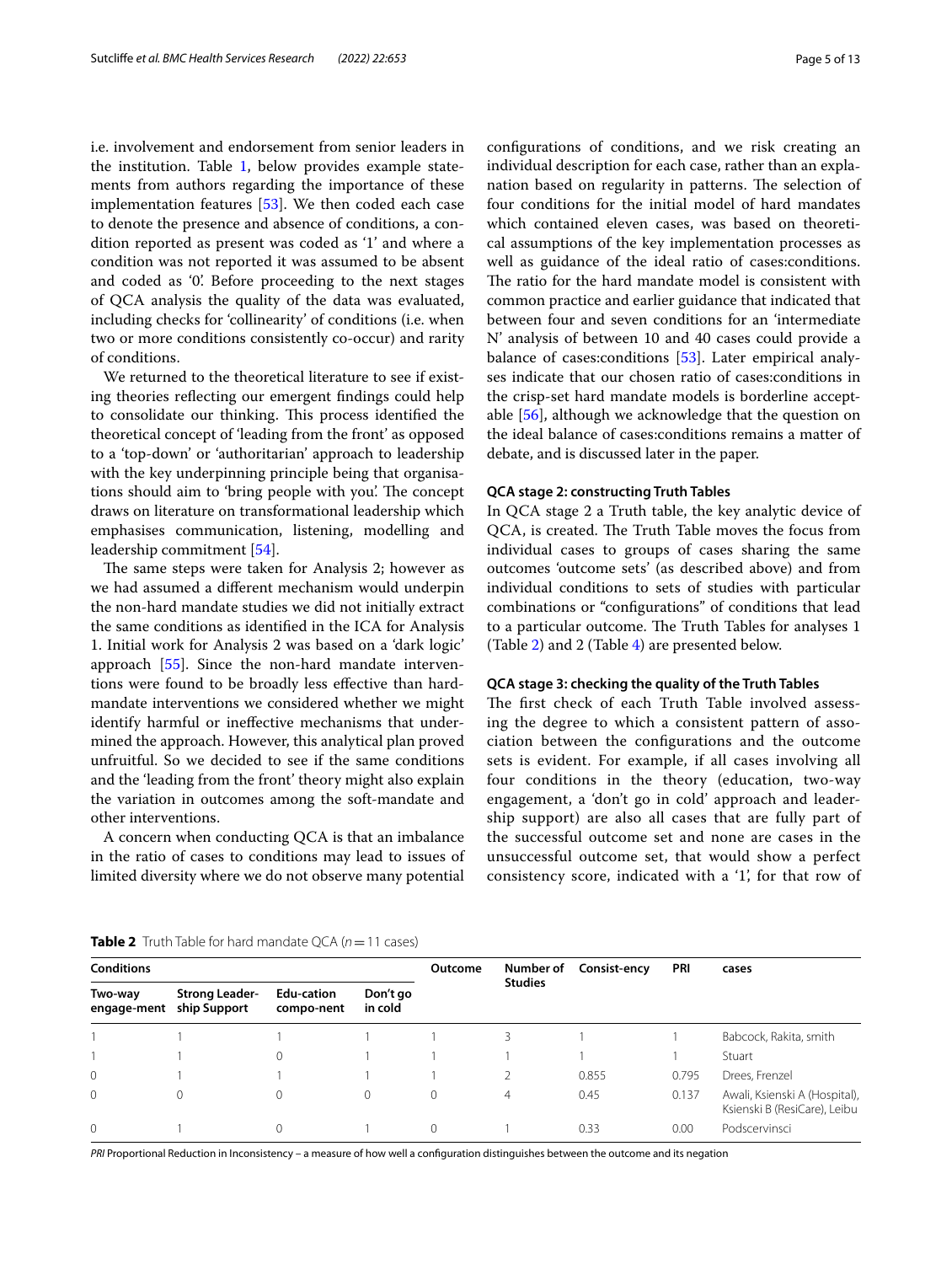the Truth Table. Conversely, if all cases in which none of the four conditions were present were also all cases in the unsuccessful outcome set, this would also show perfect consistency and be indicated by a '0'. Some level of inconsistency is permitted and even expected with fuzzy-set QCA (our consistency score was set at 0.85) – but patterns of association should be evident, and inconsistency explored for potential deviant cases; for crisp-set QCA, consistency scores are expected to be as close to 1 as possible (perfect consistency) [\[56](#page-12-4)] and here, given the relatively small size of the dataset, we set our consistency level at one, so that any deviation or inconsistency needs to be resolved or explained. The second check we performed was to assess coverage, i.e. whether confgurations are supported by multiple cases. It is expected that there will be several paths to a given outcome, and so the coverage offered by any given confguration may only be one or a small number of cases. However, where multiple cases support a confguration - it helps us to understand the relevance or importance of diferent confgurations, and reduces the possibility that the resulting QCA solution becomes an explanation of individual cases. A third check examined whether there was a reasonable spread of cases across the possible confgurations in each of our truth tables. Having evidence for a range of possible confgurations helps us to interpret and refne our causal theory. Final checks included (i) examining for deviant cases consistency [\[57\]](#page-12-5) - those cases with values above 0.5 for the condition confguration and below 0.5 for the outcome (inconsistencies); and (ii) examination of counterintuitive fndings – e.g. if cases with all conditions specifed in our underlying theory were associated with unsuccessful outcomes – indicating that our theory does not play out in practice. As the Truth Tables below illustrate, we found satisfactory results for each of the above checks.

# **QCA stage 4: Boolean minimization to identify simplifed expressions of confgurations**

We used Boolean minimisation to identify simplifed expressions of confgurations, with variants in how Boolean minimisation was conducted based on the treatment of logical remainders (see Stage 5). Confgurations were simplifed with view of maximising coverage of as many of the cases in the successful outcome set as possible and with high consistency. This initially generated what is known in QCA parlance as a 'conservative solution' (also known as the complex solution i.e. the longest, least parsimonious solution), where no logical remainders were used in the Boolean minimisation process to simplify the expressions.

### **QCA stage 5: consideration of "logical remainders"**

In this stage possible confgurations for which no cases are available (known as logical remainders) are used to assist with producing a simplifed QCA solution (known as the 'parsimonious solution'). Software (an R package developed by Duşa (2019)) [\[57\]](#page-12-5) was used to impute outcomes for logical remainders, and this information was accounted for in the QCA solutions, initially generating what was known as a parsimonious solution. The 'parsimonious solution' involves the use of an algorithm to assign outcome OR non-outcome to the remainder confgurations in such a way as to maximise parsimony. However, in obtaining this solution, some untenable assumptions may have been made in the interest of parsimony, and we generated a further 'intermediate solution' that incorporated our own assumptions about the impact of diferent components (all assumed to be positive in generating a successful outcome). Furthermore, we implemented an algorithm developed by Duşa (2019) to remove untenable and contradictory logical remainders that could be otherwise be used to generate the solution, generating an 'enhanced intermediate solution' [\[58](#page-12-6)]. This solution represented our preferred solution, and is the basis of our interpretation in the results.

### **QCA stage 6: interpreting the solutions**

Once we had our QCA solutions we returned to our cases and theory to check that the solutions made sense in the context of individual cases and across cases as a general explanation.

### **Results**

### **Hard mandate studies**

QCA revealed that the 'leading from the front' theory appeared to explain why some hard-mandate interventions were more successful than others. As the Truth Table (Table [2\)](#page-4-0) below, based on fuzzy-set data, illustrates we had cases for fve of the 16 possible confgurations. The table illustrates that there is perfect consistency in the relationship between the confguration with all four conditions and cases with the highest levels of vaccine uptake (top row). There is also perfect consistency between higher rates of vaccine uptake and the confguration in which education was absent from the intervention, but the other three conditions were present – although there was only one case with this confguration (second row). The table shows high consistency (0.855) with successful outcomes for the confguration with no two-way engagement but the other three conditions present (row 3, 2 cases). The final two rows illustrate the relationship between confgurations associated with unsuccessful outcomes. A confguration in which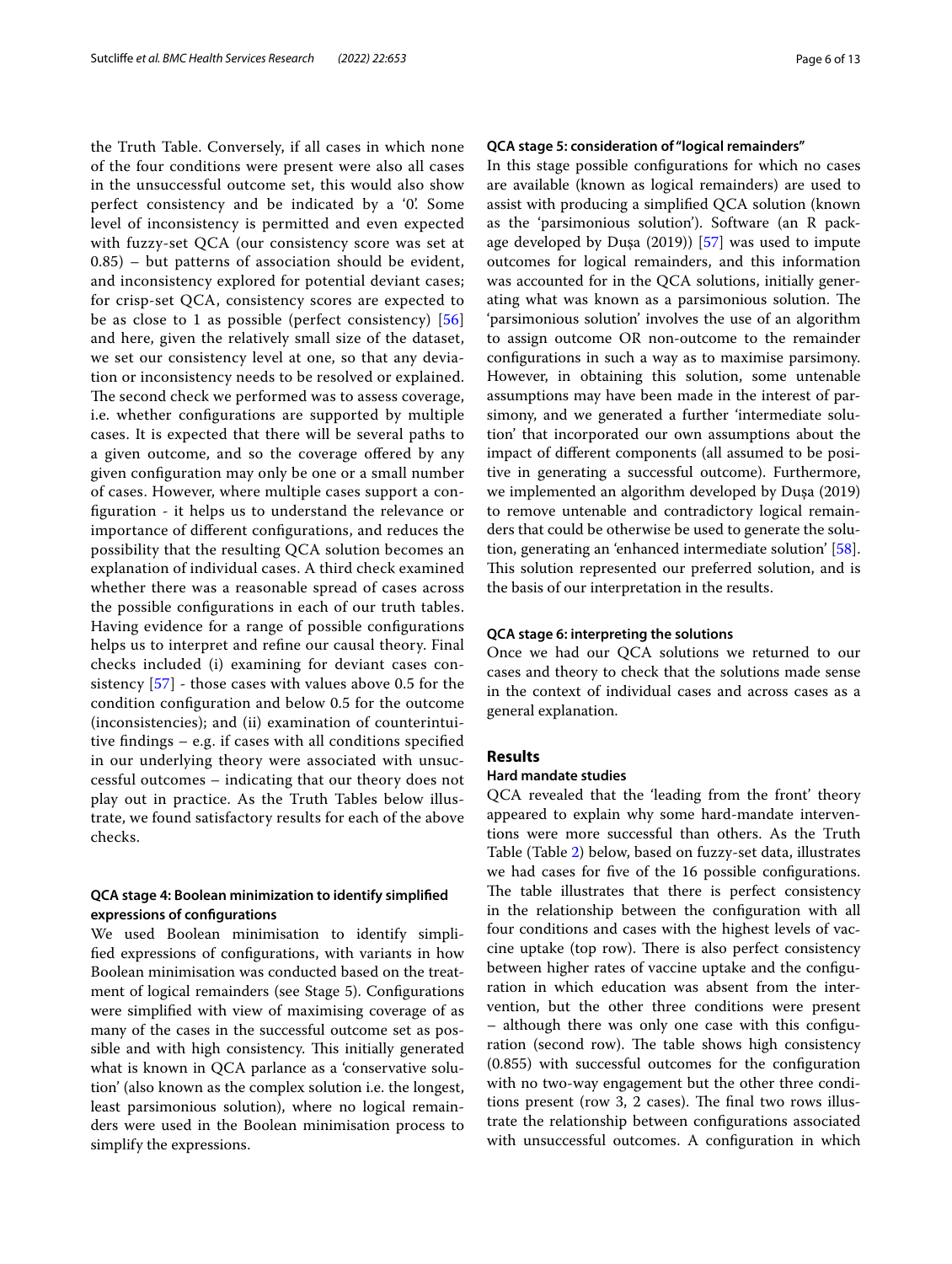no intervention components of interest were present, was found in three cases deemed to be mainly unsuccessful and one partially successful case, while a confguration with two components was found in one mainly unsuccessful case. We also emphasise that all the studies achieved statistically signifcant reductions in the risk of HCWs remaining unvaccinated, and the language of 'successful' and 'unsuccessful' is relative rather than absolute in this set of results.

Boolean minimisation, and the generation of an enhanced intermediate solution identifed one model containing two simplifed pathways of hard mandate implementation that lead to greater vaccination uptake as illustrated in Table [3](#page-6-1) below. The first involves twoway engagement, leadership support and a 'don't-goin-cold' approach. The second involves leadership support, education and a 'don't-go-in-cold' approach. Therefore, an intervention containing either configuration of components and processes is sufficient to result in a successful outcome. Since both pathways contain leadership support and a 'don't go in cold approach' we can infer that these two conditions are necessary but not sufficient to trigger a positive outcome, a third condition is also required. Both confgurations cover the majority of instances of the outcome, and crucially they

### <span id="page-6-1"></span>**Table 3** Minimised intermediate solution for hard mandate QCA

| Pathway/<br>Model | Minimised pathway descriptions (see notes)                             | Consistency | PRI   | <b>Raw Coverage</b> | Unique<br>Coverage | cases                                              |
|-------------------|------------------------------------------------------------------------|-------------|-------|---------------------|--------------------|----------------------------------------------------|
|                   | TWOWAYENG*I FADSUP *DONTGOCOLD                                         |             |       | 0.408               | 0.137              | Stuart; Bab-<br>cock, Rakita,<br>Smith             |
| 2                 | I FADSUP *EDUC *DONTGOCOLD                                             | 0.915       | 0.897 | 0.499               | 0.227              | Drees,<br>Frenzel;<br>Babcock,<br>Rakita,<br>Smith |
| M1                |                                                                        | 0.932       | 0.921 | 0.636               |                    |                                                    |
|                   | TWOWAYENGAGE*LEADSUP *DONTGOCOLD + LEADSUP*EDUC*DONTGOCOLD = > SUCCESS |             |       |                     |                    |                                                    |

Condition labels: TWOWAYENG=Two-way engagement; LEADSUP=Leadership support; EDUC=Educational component; DONTGOCOLD=Don't go in cold. Upper case conditions indicate the condition is present and lower case indicate a condition is absent; \* = 'AND' relationship; + = 'OR' relationship; Raw coverage: share of outcome covered by a confguration; Unique coverage: share of outcome uniquely coverage by a confguration. Only one model was generated as a solution (M1) with two pathways, suggesting no model ambiguity

| Strong<br>Leader-ship<br>Support | Don't<br>qo in<br>cold | Two-way<br>engage-<br>ment | Edu-cation<br>Com-<br>ponent |          | Letter Outcome | Number<br>οf<br><b>Studies</b> | Consistency PRI Cases |              |                                                                                                  |
|----------------------------------|------------------------|----------------------------|------------------------------|----------|----------------|--------------------------------|-----------------------|--------------|--------------------------------------------------------------------------------------------------|
|                                  |                        |                            |                              | $\Omega$ |                | 4                              |                       |              | Thomas, Lavela, Heinrich, LeMaitre                                                               |
| $\Omega$                         | $\cap$                 |                            |                              |          |                |                                |                       |              | Shannon                                                                                          |
| 0                                |                        |                            |                              |          |                |                                |                       |              | Sadlier                                                                                          |
|                                  |                        | 0                          |                              |          |                |                                |                       |              | Ribner                                                                                           |
|                                  |                        | 0                          |                              |          |                |                                |                       |              | Lopes                                                                                            |
|                                  |                        |                            |                              | $\Omega$ |                |                                |                       |              | Honda                                                                                            |
|                                  |                        |                            |                              |          |                |                                |                       |              | Guanche Garcel                                                                                   |
| 0                                |                        | $\Omega$                   |                              | $\Omega$ | $\Omega$       | 4                              |                       | 0            | Doratoraj a (letter), Camarago, Zim-<br>merman a (incentives), Zimmerman b<br>(increased access) |
| $\mathbf 0$                      | $\Omega$               |                            |                              | $\Omega$ | $\Omega$       |                                |                       | $\mathbf{0}$ | Dey a, Dey b                                                                                     |
| $\mathbf 0$                      | $\Omega$               | $\Omega$                   |                              | $\Omega$ | $\Omega$       |                                |                       | 0            | Leitmeyer                                                                                        |
| $\mathbf 0$                      |                        | 0                          |                              | $\Omega$ | $\Omega$       |                                |                       | 0            | Doratoraj b (raffle)                                                                             |
| $\Omega$                         |                        |                            |                              | $\Omega$ | $\Omega$       |                                |                       | $\circ$      | Smedley                                                                                          |
|                                  | $\Omega$               | $\Omega$                   |                              | $\Omega$ | $\Omega$       |                                |                       | $\Omega$     | Rothan-Tondeur (educ only)                                                                       |

<span id="page-6-0"></span>**Table 4** Truth Table for Soft Mandate / Other QCA (*n*=20 cases)

*PRI* Proportional Reduction in Inconsistency – a measure of how well a confguration distinguishes between the outcome and its negation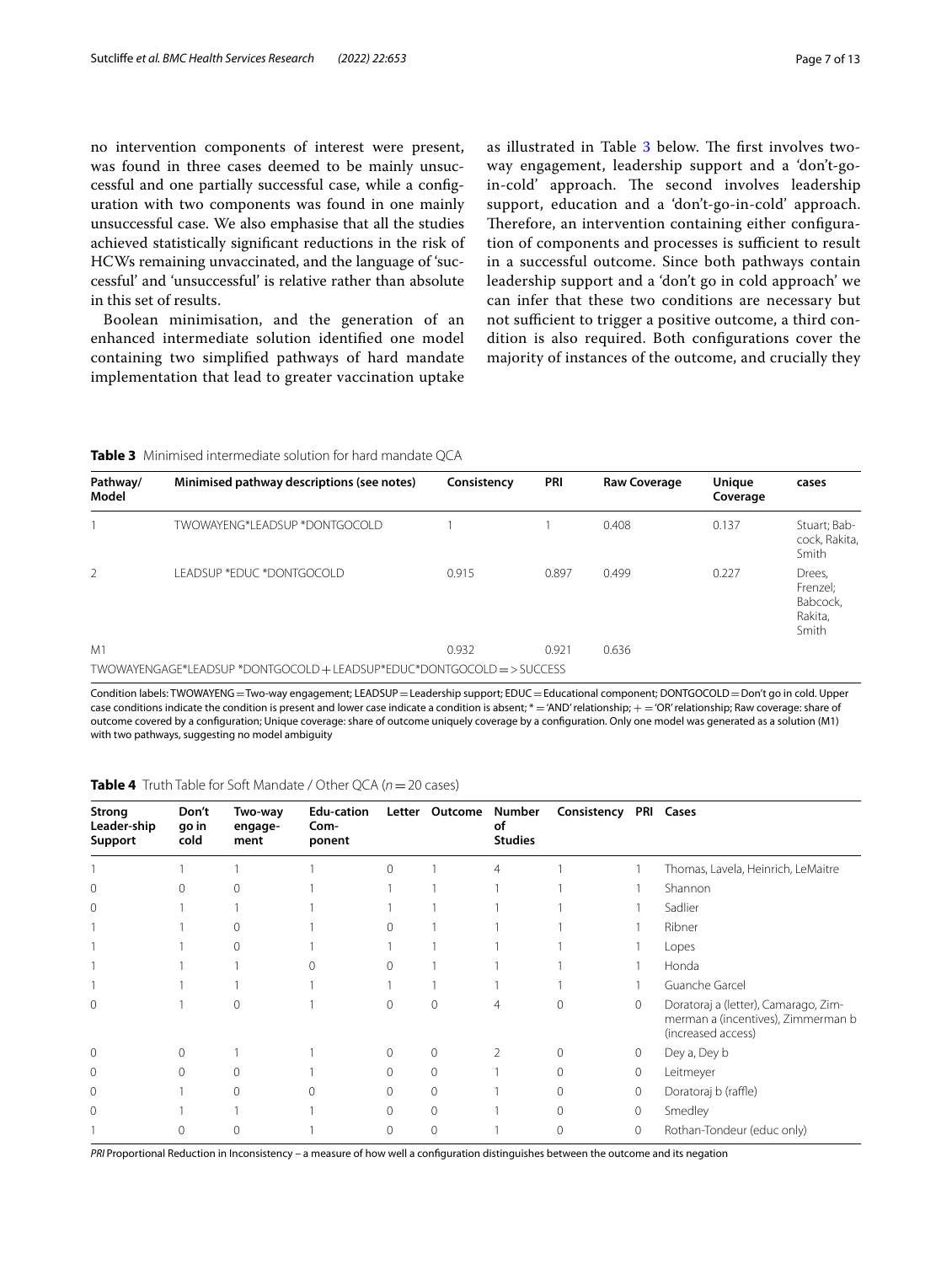contain all the studies identifed as full members of the 'successful' outcome set.

#### **Soft mandate / other studies (***n***=20 cases)**

The Truth Table below (Table  $4$ ) presents configurations using the same four conditions as specifed in the 'leading from the front' theory, plus an additional condition 'letter only'. When we frst assessed the 20 soft mandate / other cases we had trouble understanding why some highly efective studies did not ft with the theory. It is possible that there are other conditions or contextual factors that explain their success. However, we noticed that these particular studies contained scant information as they were not full research papers but letters only (i.e. much shorter in length than a standard article), albeit containing empirical information; in particular, they had limited Discussion sections which is where critical information, for example about the infuence of strong leadership support, was generally reported. Thus, we made the assumption that some of the critical features in the theory could be present in these cases but just not described due to the shorter length of this type of article. Once we coded cases as 'letter only' (or research articles) and included this in the model, the same patterns began to emerge.

For example, the Truth Table makes clear that all but one of the confgurations associated with least efectiveness – in the six bottom rows - did not involve strong leadership support. In contrast, all cases associated with greater efectiveness (aside from two which were letters only) did involve leadership support. Similarly, all cases bar one identifed as having a successful outcome had evidence of activities being implemented before the intervention; the one case that did not was a letter.

Boolean minimisation, and the generation of an enhanced intermediate solution identifed one model containing three simplifed pathways of soft mandate and other intervention implementation that led to greater vaccination uptake as illustrated in Table [5](#page-7-0) above. These

mirror the elements in the solution for hard mandates, with the frst two pathways indicating that a combination of 'leadership support' and 'don't-go-in-cold' is necessary but not sufficient for triggering positive outcomes. In the frst pathway, an additional condition for education was part of the confgurations, with the seven studies featuring in this pathway representing a mixture of letters and research articles. In addition to 'leading from the font' and 'don't-go-in-cold', the second pathway also includes a condition that is complex to capture within a letter – two way engagement  $-$  and unsurprisingly all five cases supporting this pathway were reported in full research articles. The third configuration involved two studies, reported as letters only, with additional conditions representing the absence of reported leadership support and the presence of education. This third pathway consists of two studies where the narrow confnes of a letter are unlikely to have allowed for more complex mechanisms and processes such as 'leaderships support', two-way engagement, and 'don't go in cold'. The data in this QCA model were crisp-set, which facilitated the identifcation of all instances of the outcome (coverage value of 1) with a coverage score of 1.

Having developed familiarity with the framework and the conditions, we then examined the hard mandates using the crisp-set coding framework developed for the soft mandate/other intervention analysis, and distinguishing those four studies with a RR  $( $0.2$ )$  as (most) successful. Working through the same procedures as the earlier analyses, an enhanced intermediate solution was generated that once again emphasised the importance of the combination of three conditions 'leading from the front', 'don't go in cold' and 'two-way engagement' as suffcient for generating a successful intervention (Table [6\)](#page-8-0).

Further checks on the solutions represented in Tables [3,](#page-6-1) [5](#page-7-0) and [6](#page-8-0) were undertaken. These showed that the solutions did not also trigger the negation of the outcome (a possibility in QCA due to causal asymmetry), and the

| Pathway/<br>Model | Minimised pathway descriptions (see<br>notes)                                                 |  | Consist-ency PRI Raw Coverage Unique | Coverage | cases                                                                |
|-------------------|-----------------------------------------------------------------------------------------------|--|--------------------------------------|----------|----------------------------------------------------------------------|
|                   | LEADSUP*DONTGOCOLD*EDUCATION                                                                  |  | 0.7                                  | 0.3      | Ribner; Lopes; Thomas, Lavela, Heinrich,<br>LeMaitre; Guanche Garcel |
| 2                 | LEADSUP*DONTGOCOLD*<br>TWOWAYFNG*letter                                                       |  | 0.5                                  | 0.1      | Honda; Thomas, Lavela, Heinrich, LeMaitre                            |
| 3                 | leadsup*EDUC*LETTER                                                                           |  | 0.2                                  | 0.2      | Shannon: Sadlier                                                     |
| M1                |                                                                                               |  |                                      |          |                                                                      |
|                   | leadsup*EDUC*LETTER+LEADSUP*DONTGOCOLD*EDUCATION+LEADSUP*DONTGOCOLD*TWOWAYENG*letter=>SUCCESS |  |                                      |          |                                                                      |

<span id="page-7-0"></span>**Table 5** Minimised intermediate solution for soft mandate / other QCA

Condition labels: LETTER=Letter publication; see Table [3](#page-6-1) for other condition names; Upper case conditions indicate the condition is present and lower case indicate a condition is absent; \* = 'AND' relationship; + = 'OR' relationship; Raw coverage: share of outcome covered by a configuration; Unique coverage: share of outcome uniquely coverage by a confguration. Only one model was generated as a solution (M1) with two pathways, suggesting no model ambiguity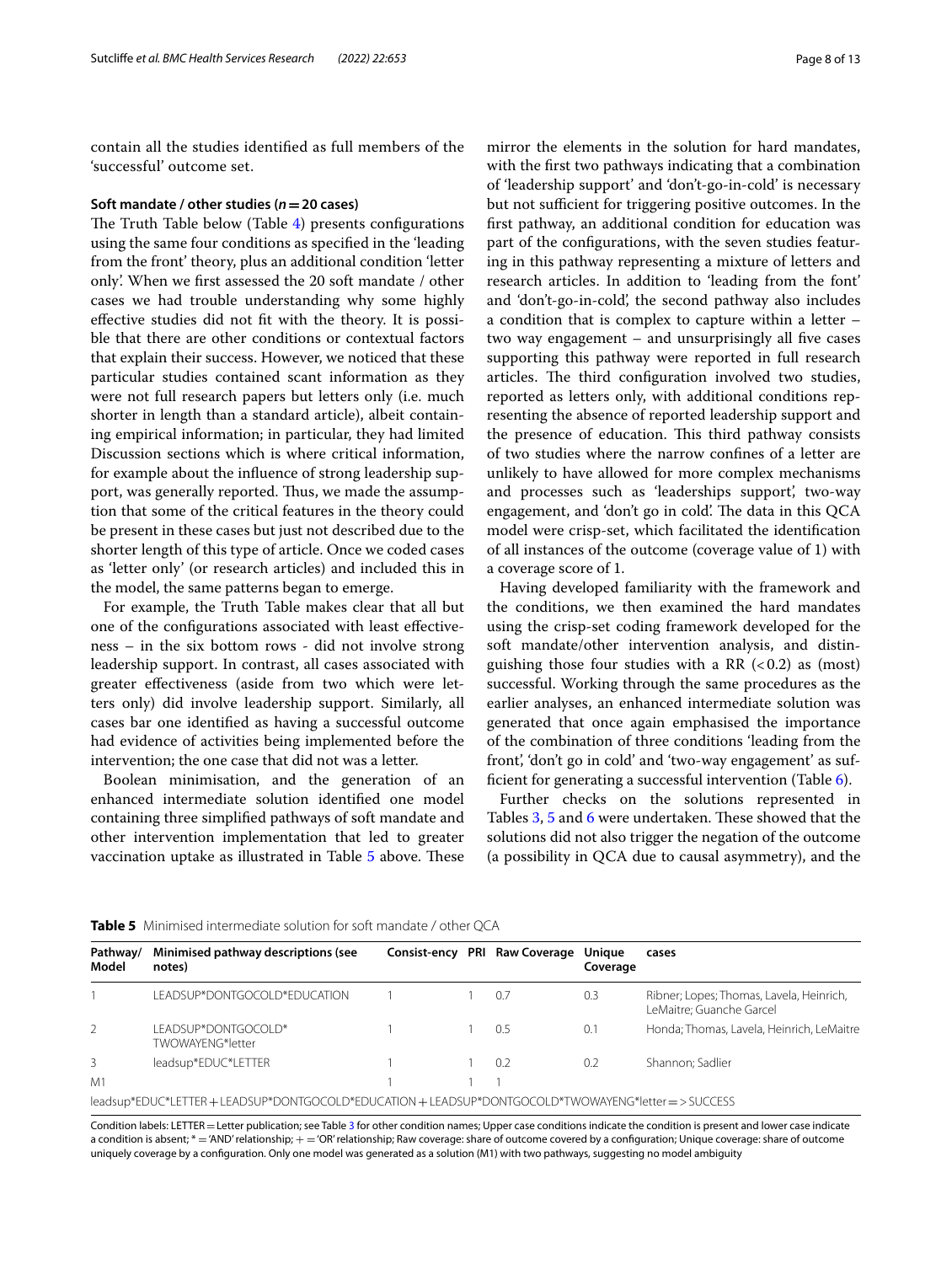| Pathway/ Model | Minimised pathway<br>descriptions (see notes) | Consistency | PRI | <b>Raw Coverage</b> | <b>Unique Coverage</b>   | cases                                  |
|----------------|-----------------------------------------------|-------------|-----|---------------------|--------------------------|----------------------------------------|
|                | TWOWAYENG*LEADSUP*<br><b>DONTGOCOLD</b>       |             |     |                     | $\overline{\phantom{a}}$ | Stuart; Bab-<br>cock, Rakita,<br>Smith |
| M1             | TWOWAYENG*LEADSUP*DONTGOCOLD => SUCCESS       |             |     |                     |                          |                                        |

<span id="page-8-0"></span>**Table 6** Minimised intermediate solution for crisp-set hard mandate QCA

See Table [3](#page-6-1) for condition names; Upper case conditions indicate the condition is present and lower case indicate a condition is absent; \* = 'AND' relationship;  $+$  = 'OR' relationship; Raw coverage: share of outcome covered by a confguration; Unique coverage: share of outcome uniquely coverage by a confguration

enhanced intermediate solution generated, using the algorithm developed by Dusa (2019), ensured that untenable simplifying assumptions were not included in deriving our preferred solution.

### **Discussion**

The above findings reveal that a 'leading from the front' rather than a 'top-down' approach enhances the efectiveness of fu vaccination drives to increase uptake among HCW. Interestingly, this approach seems to enhance the efectiveness of both hard-mandate approaches and softmandates or other approaches. These findings are particularly striking given that the 'leading from the front logic' appears to be somewhat in contrast with the overt intervention logic of hard mandates being 'sticks' or sanctions to enforce compliance with vaccination drives. By revealing this more nuanced take on hard mandate approaches, our analyses provide additional support for organisations seeking to implement compulsory vaccination drives. Moreover, without this nuanced understanding of key implementation and contextual factors hard mandate approaches may become inefective in the longer term. We may also expect the lessons learnt from these analyses on fu vaccination uptake to have broader current relevance given the twin global concerns of vaccine hesitancy and COVID-19.

Strategies to vaccinate HCWs against infectious diseases have been thrown into sharp relief by the COVID-19 pandemic and the large-scale efforts to vaccinate HCWs against the SARS-CoV-2 virus taking place across countries. Achieving success in campaigns to vaccinate HCWs is of paramount importance as a means of reducing transmission of the virus to vulnerable patients and in order to protect HCWs due to their increased exposure. However, success in vaccinating HCWs is also likely to have broader implications in terms of vaccination uptake, due the infuence of HCWs in decisions about vaccination uptake among the general population [\[59](#page-12-7)]. The components highlighted here suggest that successful vaccination campaigns among HCWs are dependent on complex conditions, including 'don't-go-in-cold', 'two-way engagement' and 'leading-from-the-front'.

Rather than being aligned with any particular model or specifc components or activities, these conditions could be considered design principles to be incorporated into future vaccination campaigns. These conditions may also have some salience in considering wider pandemic control measures. In the UK context for example, which at the time of writing (October 2021) has one of the highest death rates of any large country  $[60]$ , explanations put forward for non-adherence to pandemic control measures among the general population have parallels with the conditions identifed here. For example, the high-profle breach of stay-at-home and social distancing requirements by Dominic Cummings, the Prime Minister's special advisor, and the subsequent defence of his actions by members of the UK cabinet, has been attributed to weakening adherence to the rules among the population [[61\]](#page-12-9) and there are similar concerns about the impact of parties held at the Prime Minister's residence in contravention of public health regulations [\[62\]](#page-12-10); as well as the efforts of UK Imams to counter vaccine hesitancy among the UK's Muslim population  $[63]$  $[63]$  can all be viewed as emblematic of 'leading-from-the-front'.

#### **Strengths and limitations**

This study presents several innovations that help to advance the use of QCA as an evidence synthesis method. First, the QCA drew on a theory developed from the observations of trialists themselves, from the 'ground up' and akin to a grounded theory approach. Previous QCA syntheses of systematic review fndings have either necessitated drawing on intervention theories derived from logic models with syntheses of process evaluation studies  $[64]$  $[64]$ , or other separate in-depth qualitative evidence syntheses  $[19]$  $[19]$ . The findings here suggest that, in the absence of extant intervention theory or preexisting synthesis, that working/pragmatic theories can be developed to support QCA synthesis from experiential evidence that is usually overlooked in other synthesis methods, using an ICA framework. Second, this study showed that a theory of how interventions 'work', developed through the synthesis of one set of studies using QCA (i.e. the hard mandate studies), can be applied to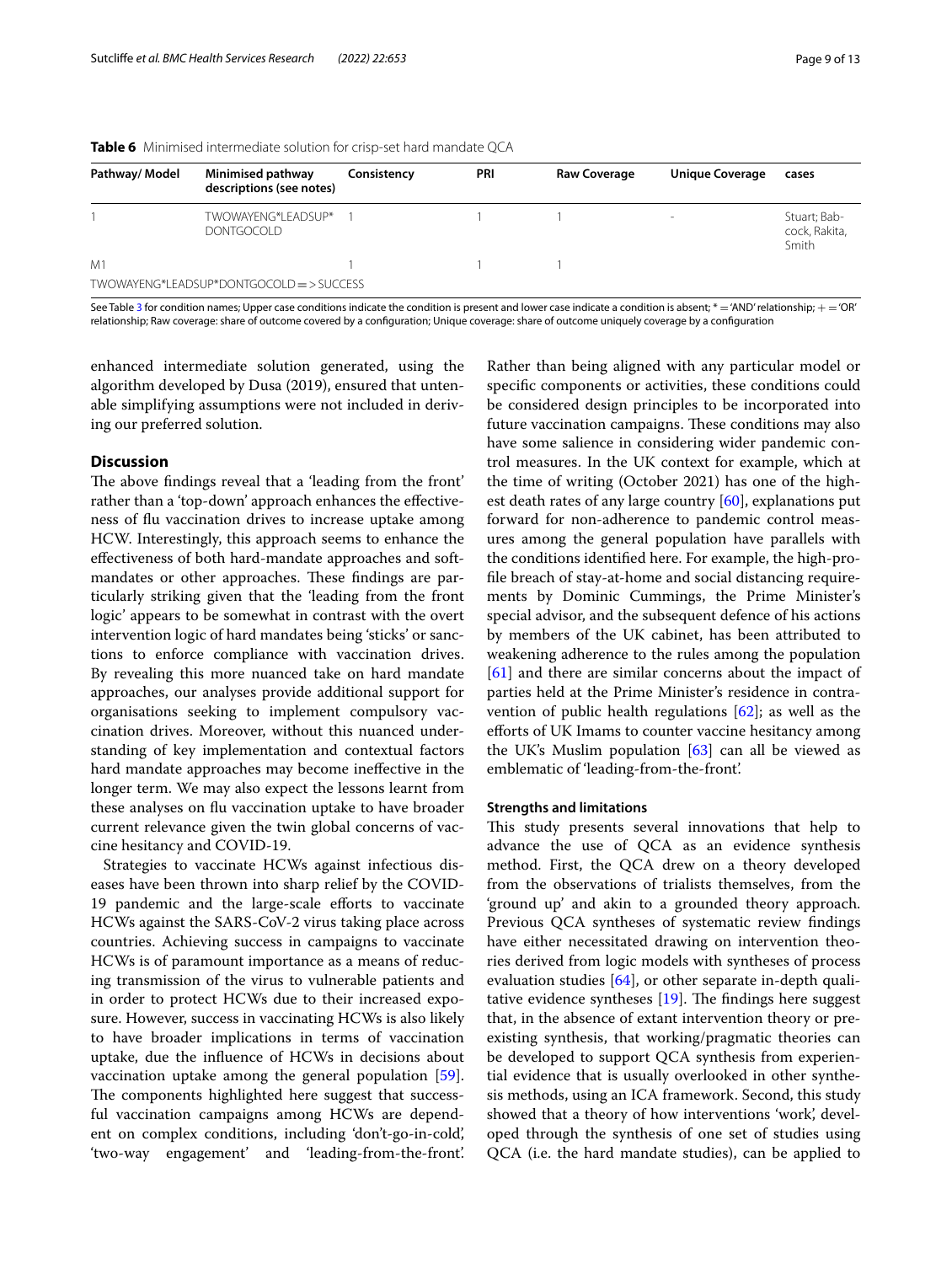a conceptually congruent set of separate studies (i.e. the soft mandate and other intervention studies). This form of triangulation can represent a useful adjunct to QCA analyses in systematic reviews that could help to create more robust syntheses in the future. Third, the study also provided a comparison between using fuzzy-set and crisp-set coding schema on the same dataset (hard mandate studies). While similar results were obtained, again providing a further degree of triangulation, the fuzzy-set coding for the hard mandate studies was a more appropriate choice conceptually. This was with respect to both the coding for the outcome, where all the studies had obtained signifcant reductions in unvaccinated (despite heterogeneity in the original meta-analysis [\[9](#page-10-8)]), as well as the conditions, where in the case of 'don't go in cold' in particular, diferent levels of previous engagement were apparent among some hard mandate studies in a way which wasn't as apparent for studies on soft mandates and other intervention modes. Fourth, this is the frst example that we are aware of where 'publication type' was included in the analysis and was predictive of outcomes. This work thus provides some evidence in support of one issue that's been long suspected in systematic reviews: that the lack of information in some papers / publications can lead to unreliable review results – and possibly undermine other subgroup analyses [\[22\]](#page-11-9). Finally, this study once again is further demonstration of the potential for further adjunct analysis of evidence that has already been assembled and synthesised in some form, to address new questions and generate new understandings. This study drew on ICA/QCA; other techniques for the reanalysis of existing review evidence have also been suggested elsewhere [\[65\]](#page-12-13). Given the large volume of systematic reviews being published annually, each requiring substantial investment and sometimes generating conficting results or interpretations, techniques for further probing of the included studies to provide additional nuance or address questions not considered by the original reviewers, may continue to develop as a promising adjunct stream of evidence synthesis.

While the analyses presented here are of importance, both in (i) revealing some of the conditions sufficient to result in successful infuenza vaccination campaigns: as well as (ii) emphasising the potential of ICA/QCA in enhancing our understanding of existing review evidence, some limitations should be noted. An important limitation is around the approach itself and its capacity to consistently and correctly reveal complex causal relationships. There exist some critiques around the potential of QCA to produce correct solutions in simulated data sets for which true causal processes are known [\[66](#page-12-14)], although responses provided by others not only highlight faws in these critiques, but also emphasise that a QCA solution cannot be generated and articulated in the absence of case and substantive knowledge [[67\]](#page-12-15). While we regard the use of ICA to generate theory to underpin QCA as a useful innovation in the feld; we nevertheless recognise that trial reports remain sparse in terms of reporting intervention details  $[12]$  $[12]$ , and despite the allowances we made for sparse reporting in letters, 'missing data' may be a further caveat on the results. However, a strategy analogous to a ''complete case" approach sometimes used in statistical analysis, where only cases reporting either the presence or absence of a condition are included in the analysis, would not have been appropriate here and would have led to no viable cases being identifed. Instead, we have assumed that where a process or intervention component was not reported, that it did not take place; this is a strategy mirrored across the whole of the systematic reviewing literature. The inclusion of a condition for article type (with a letter indicating a short empirical report) refects that some article types are constrained in the detail that can be published such that some processes that did take place are at risk of going unreported. This is not a marker of study quality per se but of reporting quality and was used in this case to understand and explain why some cases with a low number of active components and processes were successful (contrary to expected theory). The inclusion of the reporting style as a condition does represent a potential limitation as it requires a diferent interpretation to the other conditions (explanatory not causal). Another potential limitation is the relatively low ratio of cases per conditions, particularly for the hard mandates model, which generated a number of logical remainders which could undermine the soundness of our conclusions [[56](#page-12-4)]. We based our chosen conditions on our working theory of how the intervention was expected to work, and selected the number of conditions based on guidance proposed on the ideal balance of cases:conditions [\[53\]](#page-12-1), which was later investigated more thoroughly  $[56]$  $[56]$ . The results of investigations conducted by Marx and Dusa [\[56\]](#page-12-4) suggest that while the number of conditions (4) is relatively high for an intermediate dataset of 11 studies, it remains on the borderline of acceptability. Nevertheless, limited diversity and the relatively high number of unobserved potential confgurations is a limitation of this model in particular. [[53\]](#page-12-1) Finally, while we generated an enhanced intermediate solution as proposed by Schneider and Wagemann [[58\]](#page-12-6), and following procedures developed by Duşa [[57](#page-12-5)], the treatment of logical remainders somewhat contested and unresolved in the literature  $[68, 69]$  $[68, 69]$  $[68, 69]$  $[68, 69]$  $[68, 69]$ . Thus, even though some have suggested a growing consensus in support of the prioritization of intermediate solutions [[70](#page-12-18), [71\]](#page-12-19), this could represent a fnal caveat to these results. However, since QCA requires that the solution is consistent with a programme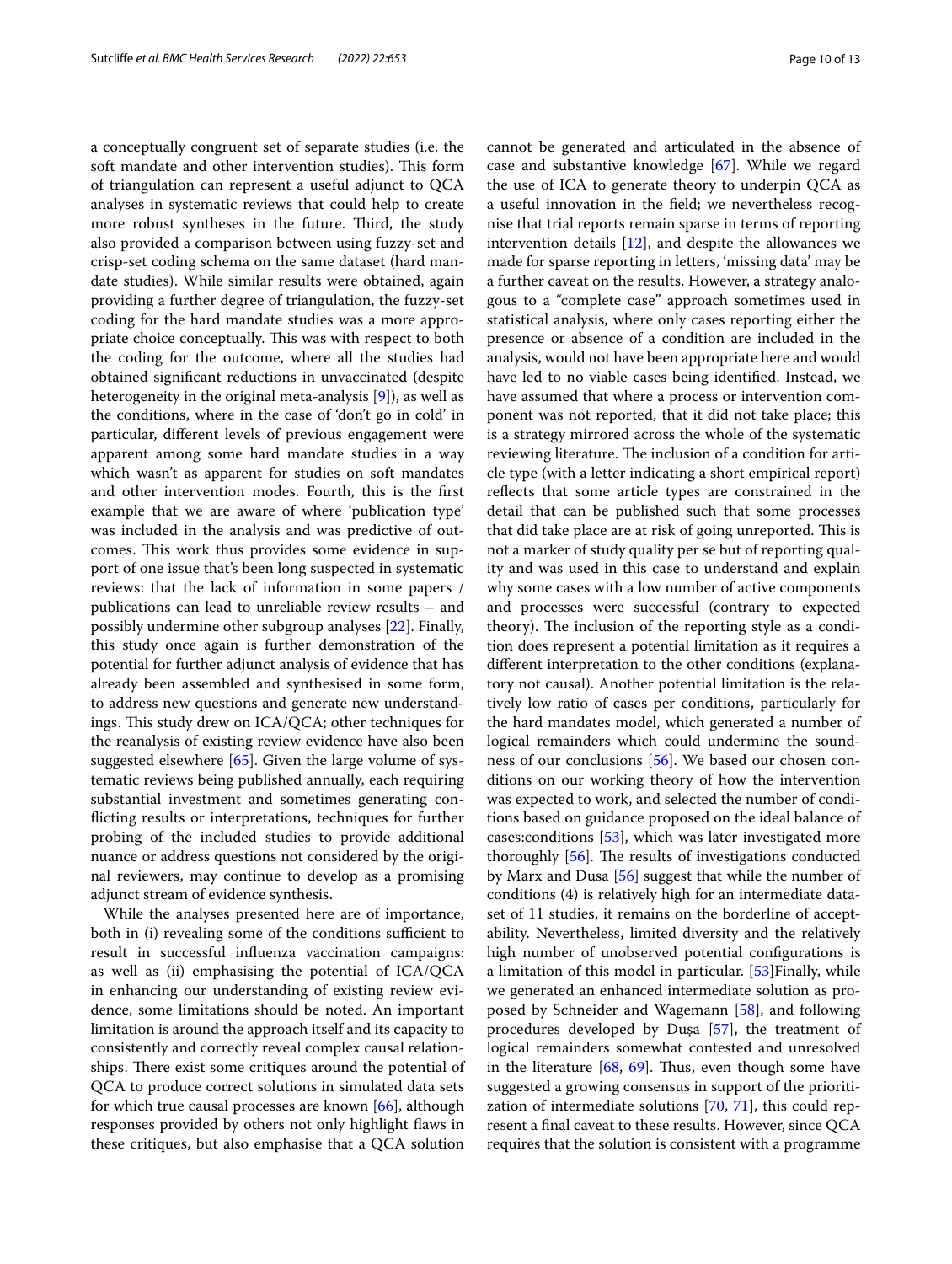theory that is identifable in all relevant cases, it can be seen, in some ways, as having a higher bar for achieving a credible explanation than statistical analysis. In a statistical analysis, deviant cases might increase variance / widen confdence intervals, but are considered 'explained' when this happens. In a QCA, a deviant case indicates that a credible solution that properly explains what is going on has not be found, so further analysis is required. As such, given that we identifed consistent patterns of association across several independent research studies and that the detail of each case was consistent with our 'leading from the front' theory, the credibility of these fndings is strengthened.

# **Conclusions**

Regardless of intervention type a 'leading from the front' approach to implementation, which incorporates building on institutional knowledge, education, opportunities for two-way engagement and strong leadership support, will likely enhance the success of HCW fu vaccination drives. While the results pertain to fu vaccination and HCW populations, the nuanced understanding of efective intervention strategies identifed here may be useful in the urgent efforts to vaccinate HCW and the general public against COVID-19.

#### **Abbreviations**

HCW: Healthcare worker; ICA: Intervention Component Analysis; QCA: Qualitative Comparative Analysis; RRunvac: Risk ratio of being unvaccinated.

### **Supplementary information**

The online version contains supplementary material available at [https://doi.](https://doi.org/10.1186/s12913-022-08001-6) [org/10.1186/s12913-022-08001-6](https://doi.org/10.1186/s12913-022-08001-6).

<span id="page-10-11"></span>**Additional fle 1.**

### **Acknowledgements**

This paper was initially developed as part of a small project funded by the UCL Global Engagement Fund on 'Improving our understanding of how interventions 'work' in Oceania' and builds on reviews and methodological work conducted for The London/York NIHR Policy Research Programme Reviews Facility. We are very grateful for all the support we received from Associate Professor Cath Chamberlain at Latrobe University, who made the project possible, as well as the input from participants at QCA workshops held in Melbourne (Latrobe) and Adelaide. Finally, this study represents a re-analysis of previous work by Theodore Lytras and colleagues (2016) and Theo Lorenc and colleagues (2017). This study could not have been conducted without the diligent work of both author teams which preceded this study and facilitated re-analysis of this literature. However, neither the Lyras or Lorenc team were involved in the study reported here, and the views and results expressed are those of the authors and not necessarily those of the Lytras or Lorenc author teams, the NHS, the NIHR, the Department of Health and Social Care, or its partners. DK reports additionally that this report is independent research supported by the National Institute for Health Research ARC North Thames.

#### **Authors' contributions**

All authors made substantial contributions to the concept and design of the work. The analysis was undertaken by KS and DK. The manuscript was drafted by KS and DK with substantial revisions by JT. All authors have read and approved the fnal manuscript.

### **Funding**

No direct funding was provided for this work, it arose from work on a number of project which we acknowledge above.

#### **Availability of data and materials**

All data analysed for this study are available in the published studies included in the analysis. Additional File 1 contains the information extracted into the data tables that were used to perform the analyses.

#### **Declarations**

**Ethics approval and consent to participate** Not applicable.

#### **Consent for publication**

Not applicable.

#### **Competing interests**

The authors declare that they have no competing interests.

Received: 11 June 2021 Accepted: 22 April 2022 Published online: 16 May 2022

#### **References**

- <span id="page-10-0"></span>1. Infuenza: The Green Book, Chap. 19. [https://www.gov.uk/government/](https://www.gov.uk/government/publications/influenza-the-green-book-chapter-19.) [publications/infuenza-the-green-book-chapter-19.](https://www.gov.uk/government/publications/influenza-the-green-book-chapter-19.). Accessed 12 May 2022.
- <span id="page-10-1"></span>2. Kuster SP, Shah PS, Coleman BL, Lam P-P, Tong A, Wormsbecker A, McGeer A. Incidence of Infuenza in Healthy Adults and Healthcare Workers: A Systematic Review and Meta-Analysis. PLoS One. 2011;6(10):e26239.
- <span id="page-10-2"></span>3. Seasonal infuenza vaccine uptake in healthcare workers (HCWs) in England: winter season2018 to 2019 [[https://assets.publishing.service.gov.](https://assets.publishing.service.gov.uk/government/uploads/system/uploads/attachment_data/file/804885/Seasonal_influenza_vaccine_uptake-HCWs-2018_Final.pdf) [uk/government/uploads/system/uploads/attachment\\_data/fle/804885/](https://assets.publishing.service.gov.uk/government/uploads/system/uploads/attachment_data/file/804885/Seasonal_influenza_vaccine_uptake-HCWs-2018_Final.pdf) Seasonal\_influenza\_vaccine\_uptake-HCWs-2018\_Final.pdf]. Accessed 5 Apr 2022.
- <span id="page-10-3"></span>4. Ahmed F, Lindley MC, Allred N, Weinbaum CM, Grohskopf L: Efect of Infuenza Vaccination of Healthcare Personnel on Morbidity and Mortality Among Patients: Systematic Review and Grading of Evidence. Clin Infect Dis. 2014:58(1):50–57.
- <span id="page-10-4"></span>5. Gualano MR, Olivero E, Voglino G, Corezzi M, Rossello P, Vicentini C, Bert F, Siliquini R. Knowledge, attitudes and beliefs towards compulsory vaccination: a systematic review. Hum Vaccin Immunother. 2019;15(4):918–31.
- <span id="page-10-5"></span>6. Acceptability and uptake of vaccines: Rapid map of systematic reviews [[http://eppi.ioe.ac.uk/cms/Projects/DepartmentofHealthandSocialCare/](http://eppi.ioe.ac.uk/cms/Projects/DepartmentofHealthandSocialCare/Publishedreviews(bydate)/AcceptabilityanduptakeofvaccinesRapidmapofsystematicreviews/tabid/3800/Default.aspx) [Publishedreviews\(bydate\)/AcceptabilityanduptakeofvaccinesRapidmap](http://eppi.ioe.ac.uk/cms/Projects/DepartmentofHealthandSocialCare/Publishedreviews(bydate)/AcceptabilityanduptakeofvaccinesRapidmapofsystematicreviews/tabid/3800/Default.aspx) [ofsystematicreviews/tabid/3800/Default.aspx](http://eppi.ioe.ac.uk/cms/Projects/DepartmentofHealthandSocialCare/Publishedreviews(bydate)/AcceptabilityanduptakeofvaccinesRapidmapofsystematicreviews/tabid/3800/Default.aspx)]. Accessed 5 Apr 2022.
- <span id="page-10-6"></span>7. Dror AA, Eisenbach N, Taiber S, Morozov NG, Mizrachi M, Zigron A, Srouji S, Sela E. Vaccine hesitancy: the next challenge in the fght against COVID-19. Hum Vaccin Immunother. 2020;35(8):775–9.
- <span id="page-10-7"></span>8. Bandyopadhyay S, Baticulon RE, Kadhum M, Alser M, Ojuka DK, Badereddin Y, Kamath A, Parepalli SA, Brown G, Iharchane S et al: Infection and mortality of healthcare workers worldwide from COVID-19: a systematic review. BMJ Global Health 2020, 5(12):e003097.
- <span id="page-10-8"></span>9. Lytras T, Kopsachilis F, Mouratidou E, Papamichail D, Bonovas S. Interventions to increase seasonal infuenza vaccine coverage in healthcare workers: A systematic review and meta-regression analysis. Hum Vaccin Immunother. 2016;12(3):671–81.
- <span id="page-10-9"></span>10. Lorenc T, Marshall D, Wright K, Sutclife K, Sowden A: Seasonal infuenza vaccination of healthcare workers: evidence synthesis. In. London: EPPI-Centre, Social Science Research Unit, UCL Institute of Education, University College London; 2018
- <span id="page-10-10"></span>11. Glasziou PP, Chalmers I, Green S, Michie S: Intervention synthesis: a missing link between a systematic review and practical treatment(s). PLoS Med 2014, 11(8):e1001690-e1001690.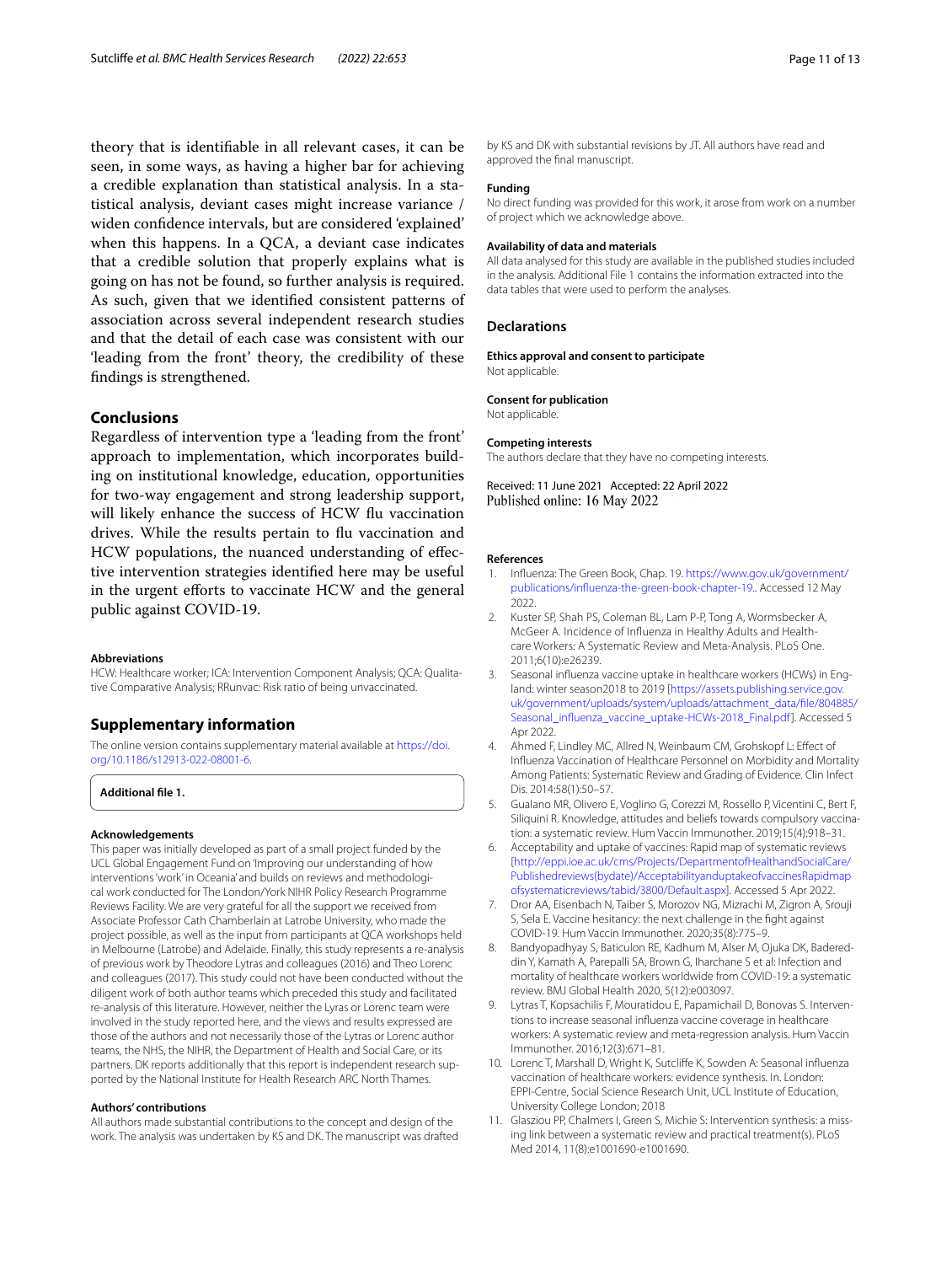- <span id="page-11-0"></span>12. Hofmann TC, Oxman AD, Ioannidis JPA, Moher D, Lasserson TJ, Tovey DI, Stein K, Sutclife K, Ravaud P, Altman DG et al: Enhancing the usability of systematic reviews by improving the consideration and description of interventions. BMJ 2017, 358:j2998.
- <span id="page-11-1"></span>13. Finch M. Point: Mandatory Infuenza Vaccination for All Heath Care Workers? Seven Reasons to Say "No." Clin Infect Dis. 2006;42(8):1141–3.
- <span id="page-11-2"></span>14. Thomann E, Ege J. Qualitative Comparative Analysis (QCA) in Public Administration. Oxford Research Encyclopedia of Politics. Retrieved 4 May 2022 from [https://oxfordre.com/politics/view/10.1093/acrefore/97801](https://oxfordre.com/politics/view/10.1093/acrefore/9780190228637.001.0001/acrefore-9780190228637-e-1444) [90228637.001.0001/acrefore-9780190228637-e-1444](https://oxfordre.com/politics/view/10.1093/acrefore/9780190228637.001.0001/acrefore-9780190228637-e-1444).
- 15. Rihoux B. Qualitative Comparative Analysis: Discovering Core Combinations of Conditions in Political Decision Making. Oxford Research Encyclopedia of Politics. Retrieved 4 May 2022 from [https://oxfordre.com/](https://oxfordre.com/politics/view/10.1093/acrefore/9780190228637.001.0001/acrefore-9780190228637-e-1342) [politics/view/10.1093/acrefore/9780190228637.001.0001/acrefore-97801](https://oxfordre.com/politics/view/10.1093/acrefore/9780190228637.001.0001/acrefore-9780190228637-e-1342) [90228637-e-1342](https://oxfordre.com/politics/view/10.1093/acrefore/9780190228637.001.0001/acrefore-9780190228637-e-1342).
- <span id="page-11-3"></span>16. Wagemann C. Qualitative Comparative Analysis (QCA) and Set Theory. Oxford Research Encyclopedia of Politics. Retrieved 4 May 2022 from [https://oxfordre.com/politics/view/10.1093/acrefore/9780190228637.001.](https://oxfordre.com/politics/view/10.1093/acrefore/9780190228637.001.0001/acrefore-9780190228637-e-247) [0001/acrefore-9780190228637-e-247.](https://oxfordre.com/politics/view/10.1093/acrefore/9780190228637.001.0001/acrefore-9780190228637-e-247)
- <span id="page-11-4"></span>17. Rihoux B, Ragin C: Confgurational Comparative Methods: Qualitative Comparative Analysis (QCA) And Related Techniques. London: Sage; 2009.
- <span id="page-11-5"></span>18. Thomas J, O'Mara-Eves A, Brunton G. Using qualitative comparative analysis (QCA) in systematic reviews of complex interventions: a worked example. Syst Rev. 2014;3(1):67.
- <span id="page-11-6"></span>19. Melendez-Torres GJ, Sutclife K, Burchett HED, Rees R, Richardson M, Thomas J: Weight management programmes: Re-analysis of a systematic review to identify pathways to efectiveness. Health Expectations 2018, 21(3):574–584.
- <span id="page-11-7"></span>20. Thomann E, Maggetti M. Designing Research With Qualitative Comparative Analysis (QCA): Approaches, Challenges, and Tools. Sociol Methods Res. 2017;49(2):356–86.
- <span id="page-11-8"></span>21. Sutclife K, Kneale D: Using Qualitative Comparative Analysis in diverse ways to explore intervention complexity: how two QCA approaches were valuable within a single review. In: 26th Cochrane Colloquium. Santiago, Chile; 2019.
- <span id="page-11-9"></span>22. Hofmann TC, Glasziou PP, Boutron I, Milne R, Perera R, Moher D, Altman DG, Barbour V, Macdonald H, Johnston M et al: Better reporting of interventions: template for intervention description and replication (TIDieR) checklist and guide. Brit Med J 2014, 348:g1687.
- <span id="page-11-10"></span>23. Kahwati L, Jacobs S, Kane H, Lewis M, Viswanathan M, Golin CE: Using qualitative comparative analysis in a systematic review of a complex intervention. Syst Rev 2016, 5:82.
- <span id="page-11-11"></span>24. Sutclife K, Thomas J, Stokes G, Hinds K, Bangpan M. Intervention Component Analysis (ICA): a pragmatic approach for identifying the critical features of complex interventions. Syst Rev. 2015;4(1):140.
- <span id="page-11-12"></span>25. Boulton E, Kneale D, Stansfeld C, et al. Rapid systematic review of systematic reviews: what befriending, social support and low intensity psychosocial interventions, delivered remotely, may reduce social isolation and loneliness among older adults and how? [version 2; peer review: 2 approved with reservations]. F1000Research. 2021;9:1368. [https://doi.](https://doi.org/10.12688/f1000research.27076.2) [org/10.12688/f1000research.27076.2](https://doi.org/10.12688/f1000research.27076.2).
- <span id="page-11-13"></span>26. Kneale D, Sutcliffe K, Thomas J. Critical Appraisal of Reviews Using Qualitative Comparative Analyses (CARU-QCA): a tool to critically appraise systematic reviews that use qualitative comparative analysis. In: Abstracts of the 26th Cochrane Colloquium, Santiago, Chile. Cochrane Database Syst Rev. 2020;(1 Suppl 1). <https://doi.org/10.1002/14651858.CD201901>.
- <span id="page-11-14"></span>27. Lorenc T, Marshall D, Wright K, Sutclife K, Sowden A. Seasonal infuenza vaccination of healthcare workers: systematic review of qualitative evidence. BMC Health Serv Res. 2017;17(1):732.
- <span id="page-11-15"></span>28. Awali RA, Samuel PS, Marwaha B, Ahmad N, Gupta P, Kumar V, Ellsworth J, Flanagan E, Upfal M, Russell J, et al. Understanding health care personnel's attitudes toward mandatory infuenza vaccination. Am J Infect Control. 2014;42(6):649–52.
- <span id="page-11-22"></span>29. Babcock HM, Gemeinhart N, Jones M, Dunagan WC, Woeltje KF. Mandatory Infuenza Vaccination of Health Care Workers: Translating Policy to Practice. Clin Infect Dis. 2010;50(4):459–64.
- <span id="page-11-23"></span>30. Ksienski DS. Mandatory seasonal infuenza vaccination or masking of British Columbia health care workers: Year 1. Can J Public Health. 2014;105(4):e312-316.
- 31. Podczervinski S, Stednick Z, Helbert L, Davies J, Jagels B, Gooley T, Casper C, Pergam SA. Employee infuenza vaccination in a large cancer center with high baseline compliance rates: Comparison of carrot versus stick approaches. Am J Infect Control. 2015;43(3):228–33.
- <span id="page-11-25"></span>32. Rakita RM, Hagar BA, Crome P, Lammert JK. Mandatory infuenza vaccination of healthcare workers: a 5-year study. Infect Control Hosp Epidemiol. 2010;31(9):881–8.
- 33. Smith DR, Van Cleave B. Infuenza vaccination as a condition of employment for a large regional health care system. WMJ. 2012;111(2):68–71.
- <span id="page-11-16"></span>34. Stuart RL, Gillespie EE, Kerr PG. A pilot study of an infuenza vaccination or mask mandate in an Australian tertiary health service. Med J Aust. 2014;200(2):83–4.
- <span id="page-11-17"></span>35. Drees M, Wroten K, Smedley M, Mase T, Schwartz JS. Carrots and sticks: achieving high healthcare personnel infuenza vaccination rates without a mandate. Infect Control Hosp Epidemiol. 2015;36(6):717–24.
- <span id="page-11-24"></span>36. Frenzel E, Chemaly RF, Ariza-Heredia E, Jiang Y, Shah DP, Thomas G, Graviss L, Raad I. Association of increased infuenza vaccination in health care workers with a reduction in nosocomial infuenza infections in cancer patients. Am J Infect Control. 2016;44(9):1016–21.
- <span id="page-11-18"></span>37. Leibu R, Maslow J. Efectiveness and acceptance of a health care-based mandatory vaccination program. J Occup Environ Med. 2015;57(1):58–61.
- <span id="page-11-19"></span>38. Heinrich-Morrison K, McLellan S, McGinnes U, Carroll B, Watson K, Bass P, Worth LJ, Cheng AC. An effective strategy for influenza vaccination of healthcare workers in Australia: experience at a large health service without a mandatory policy. BMC Infect Dis. 2015;15:42.
- 39. Honda H, Sato Y, Yamazaki A, Padival S, Kumagai A, Babcock H. A successful strategy for increasing the infuenza vaccination rate of healthcare workers without a mandatory policy outside of the United States: a multifaceted intervention in a Japanese tertiary care center. Infect Control Hosp Epidemiol. 2013;34(11):1194–200.
- 40. LaVela SL, Hill JN, Smith BM, Evans CT, Goldstein B, Martinello R. Healthcare worker infuenza declination form program. Am J Infect Control. 2015;43(6):624–8.
- 41. Lemaitre M, Meret T, Rothan-Tondeur M, Belmin J, Lejonc JL, Luquel L, Piette F, Salom M, Verny M, Vetel JM, et al. Effect of influenza vaccination of nursing home staff on mortality of residents: a cluster-randomized trial. J Am Geriatr Soc. 2009;57(9):1580–6.
- 42. Lopes MH, Sartori AM, Mascheretti M, Chaves TS, Andreoli RM, Basso M, Barone AA. Intervention to increase infuenza vaccination rates among healthcare workers in a tertiary teaching hospital in Brazil \*. Infect Control Hosp Epidemiol. 2008;29(3):285–6.
- 43. Ribner BS, Hall C, Steinberg JP, Bornstein WA, Chakkalakal R, Emamifar A, Eichel I, Lee PC, Castellano PZ, Grossman GD. Use of a mandatory declination form in a program for infuenza vaccination of healthcare workers. Infect Control Hosp Epidemiol. 2008;29(4):302–8.
- 44. Shannon SC. Community hospitals can increase staff influenza vaccination rates. Am J Public Health. 1993;83(8):1174–5.
- <span id="page-11-20"></span>45. Thomas DR, Winsted B, Koontz C. Improving neglected infuenza vaccination among healthcare workers in long-term care. J Am Geriatr Soc. 1993;41(9):928–30.
- <span id="page-11-21"></span>46. Camargo-Ángeles R, Villanueva-Ruiz CO, García-Román V, Mendoza-García JL, Conesa-Peñuela FJ, Tenza Iglesias I, García Shimizu P, Sánchez-Payá J: [Evaluation of a novel fu vaccination campaign among health personnel for the 2011–2012 season]. Arch de Prev Riesgos Labor. 2014;17(1):26–30.
- 47. Dey P, Halder S, Collins S, Benons L, Woodman C. Promoting uptake of infuenza vaccination among health care workers: a randomized controlled trial. J Public Health Med. 2001;23(4):346–8.
- 48. Doratotaj S, Macknin ML, Worley S. A novel approach to improve infuenza vaccination rates among health care professionals: A prospective randomized controlled trial. Am J Infect Control. 2008;36(4):301–3.
- 49. Leitmeyer K, Buchholz U, Kramer M, Schenkel K, Stahlhut H, Köllstadt M, Haas W, Meyer C: Infuenza vaccination in German health care workers: efects and fndings after two rounds of a nationwide awareness campaign. Vaccine 2006, 24(47–48):7003–7008.
- 50. Rothan-Tondeur M, Filali-Zegzouti Y, Golmard JL, De Wazieres B, Piette F, Carrat F, Lejeune B, Gavazzi G. Randomised active programs on healthcare workers' fu vaccination in geriatric health care settings in France: the VESTA study. J Nutr Health Aging. 2011;15(2):126–32.